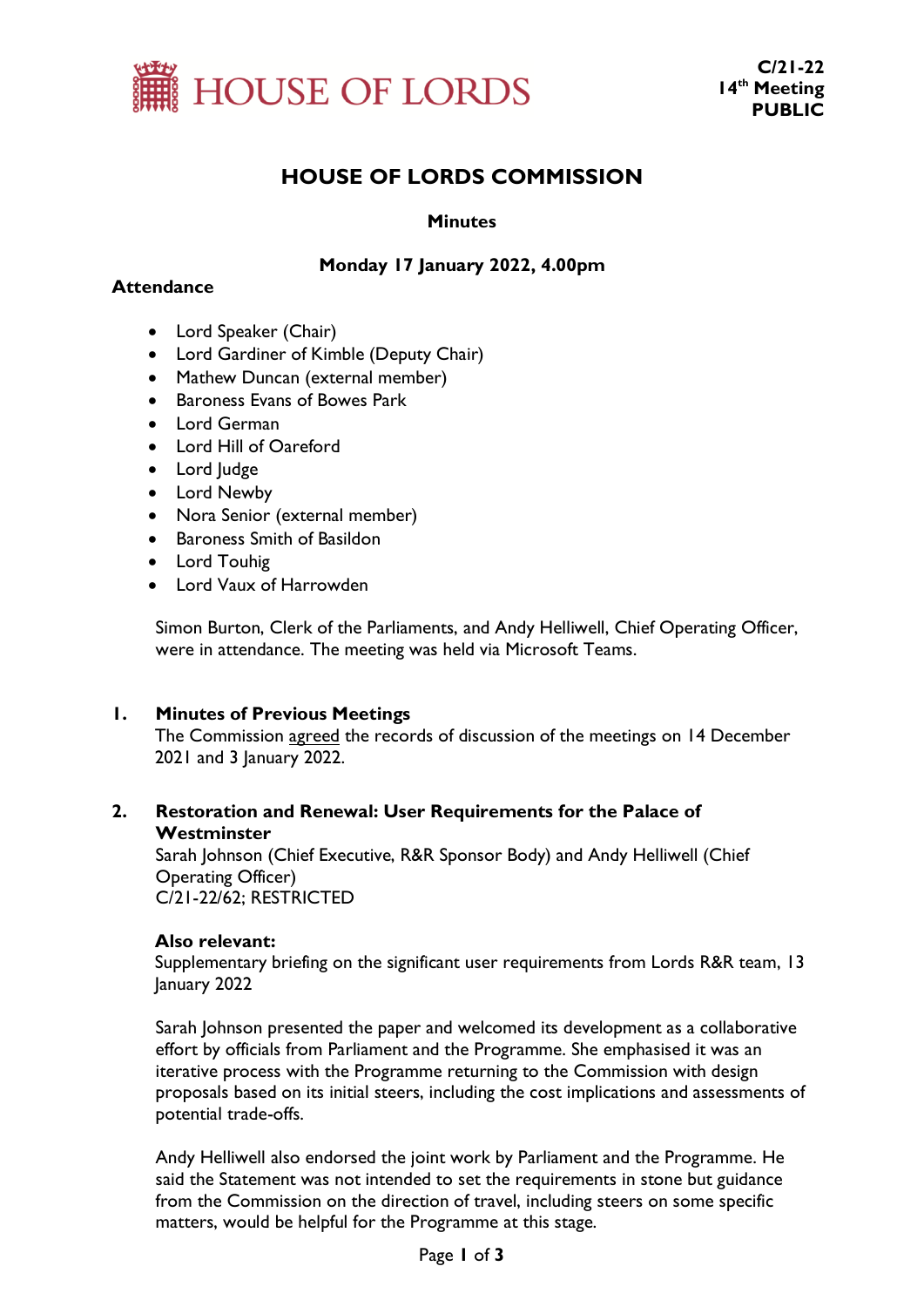## *[Restricted Access – More Information].*

The Commission discussed the Strategic User Requirements Statement and noted the Statement will provide the Programme with an initial steer to inform the development and assessment of design schemes. This will mark the continuation of an iterative process, which will include further and more intensive discussions with Parliamentary stakeholders as the designs develop. The Commission expressed concern about the anticipated loss of space resulting from new building services equipment and accessibility improvements in the Palace of Westminster and asked the Programme to keep this under review during the design stage. The Commission agreed that the House's core business should be prioritised within the restored Palace accordingly, with the remaining requirements being subject to optionality assessments.

**3. Restoration and Renewal: Essential Scheme – Initial Assessment of Cost and Schedule, including Continued Presence Impact** Sarah Johnson (Chief Executive, R&R Sponsor Body) and David Goldstone (Chief Executive, R&R Delivery Authority) C/21-22/63; HIGHLY RESTRICTED

#### **Also relevant:**

Letter from Liz Peace to Mr Speaker and the Lord Speaker, 13 January 2022

Sarah Johnson said the paper provided an update on the direction of travel, including updated and preliminary cost and schedule estimates. These were different to the 2014 Independent Options Appraisal (IOA) estimates, which were produced before the Programme was established and had been based on specific assumptions. She emphasised that the preliminary estimates were not yet final but considered it helpful to discuss these at this stage, in advance of the Programme business case being produced in 2023. She explained that the Sponsor Board had held a robust discussion about the preliminary estimates, including about what recommendation should be made about continuous presence, if any, to the Commissions. The Board agreed to invite the Commissions' feedback at this stage, which would be reflected in subsequent work, before drawing any firm conclusions.

David Goldstone added that the paper reflected the objectives agreed by the Commissions in 2021, including fire safety and asbestos removal. Apart from preliminary cost and schedule estimates, it also included potential sequencing. He said the Programme was now ready to assess and realise any further efficiencies in these estimates.

#### *[Restricted Access – More Information].*

The Commission noted the Programme's initial assessment of the cost and schedule of the works. The Commission expressed concern about the potential overall length of the decant period and asked the Programme to explore options for reducing this period to the absolute minimum. The Commission noted the significant impact on the overall cost and schedule of the options for the House of Commons to maintain a continued presence in the Palace of Westminster during the works, as well as the significant on-site health and safety, fire and security risks, and disruption to parliamentary business, that would result. Accordingly, the Commission agreed not to